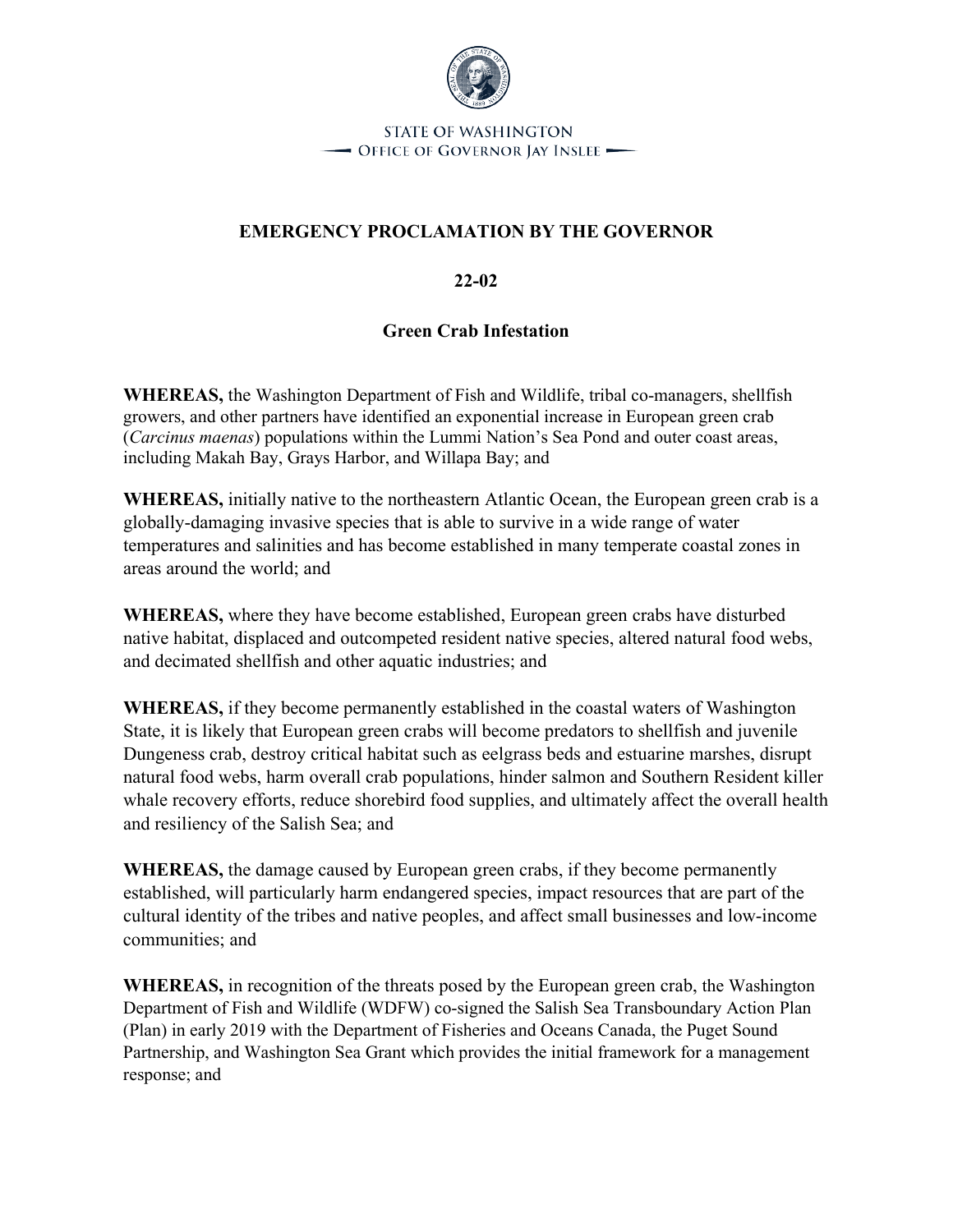**WHEREAS,** due to their invasive nature and potential for harm, European green crabs are classified as a prohibited level 1 (highest risk) species that seriously threatens the environment, economy, and well-being of the state of Washington under RCW 77.135.030 and is a high priority for expedited prevention and rapid response management actions; and

**WHEREAS,** on November 23, 2021, the Lummi Indian Business Council passed a resolution declaring the European green crab invasion a disaster particularly affecting tribal cultural and economic interests and requesting state assistance; and

**WHEREAS,** on December 17, 2021, the Makah Tribe reiterated that the European green crab infestation was a disaster particularly affecting tribal cultural and economic interests and requesting state assistance; and

**WHEREAS,** after consultation with necessary parties and co-managers, on December 14, 2021, the Director of the WDFW (1) determined under RCW 77.135.090 that the ongoing European green crab infestation poses an imminent threat to the environment, economy, and human well-being of Washington state, (2) advised my office that action and funding to counteract the threat cannot wait for the 2022 legislative session to meet before action is taken, and (3) requested \$8,905,000 in emergency funding; and

**WHEREAS,** I agree with the Director's findings, and further find that the ongoing and expanding European green crab infestation poses an imminent danger to Washington State's marine environment, marine-based economy, and the cultural well-being of both tribes and non-tribal residents, that the costs of a delay in counteracting the infestation are unacceptably high, that the Director of the WDFW should use immediately-available funding to begin implementation of a coordinated effort to prevent the European green crab from becoming permanently established in Washington's coastal waters, and that additional funding from the Legislature is needed to fully implement the necessary measures.

**NOW THEREFORE, I,** Jay Inslee, Governor of the state of Washington, by virtue of the authority vested in me under RCW 43.06.010(14), as a result of the above-noted situation, and in accordance with RCW 77.135.090, do hereby order the Department of Fish and Wildlife to begin implementation of emergency measures as necessary to effect the eradication of or to prevent the permanent establishment and expansion of European green crab.

**FURTHERMORE**, I direct the Department of Ecology, and I ask the Department of Natural Resources and the State Parks and Recreation Commission to identify European green crab management as a high priority on their respective state-owned aquatic lands and to facilitate implementing the emergency measures described herein.